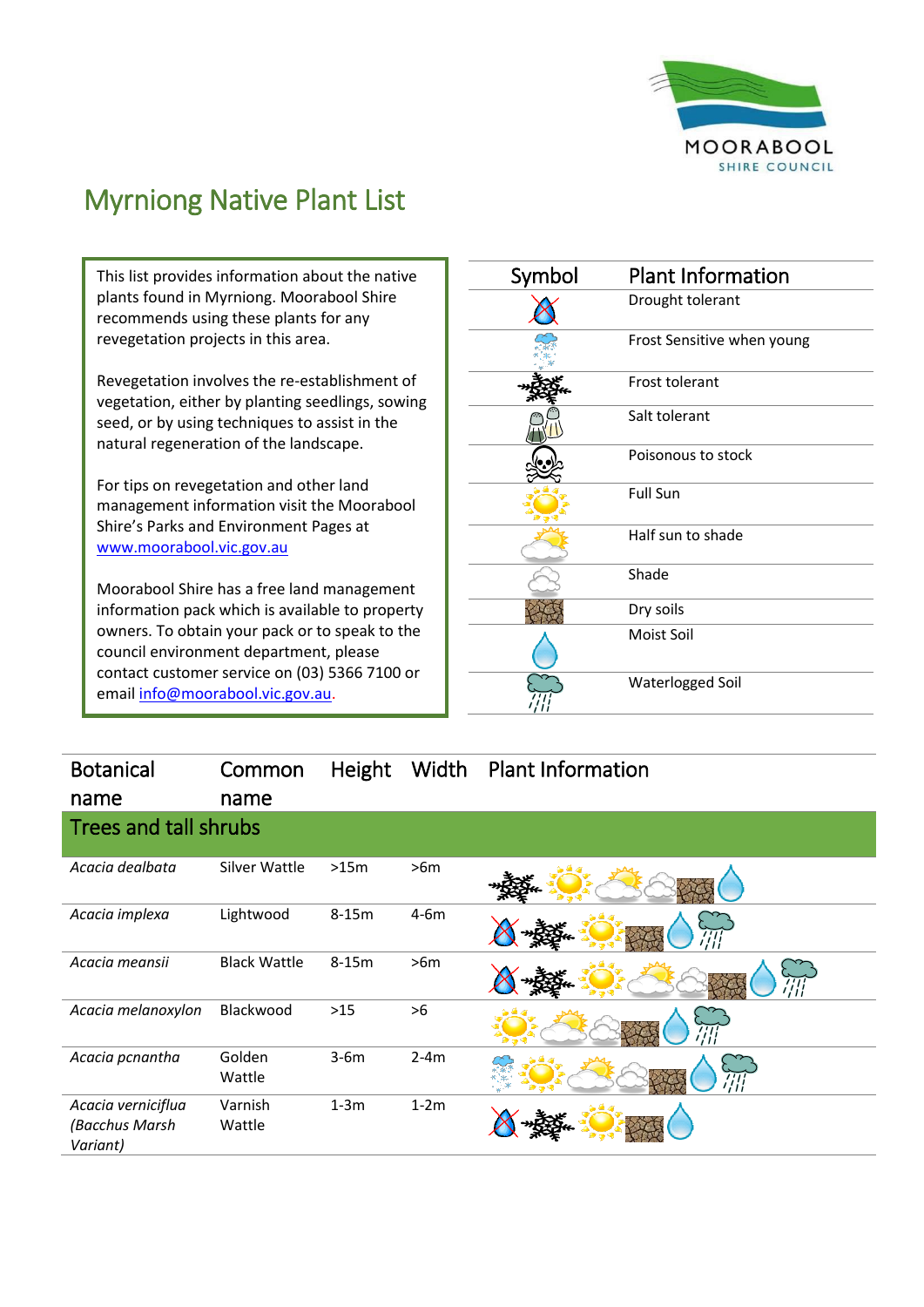

| <b>Botanical</b>                   | Common                       | Height | Width  | <b>Plant Information</b> |
|------------------------------------|------------------------------|--------|--------|--------------------------|
| name                               | name                         |        |        |                          |
| Allocasuarina<br>littoralis        | <b>Black</b><br>Sheoak       | $6-8m$ | $2-4m$ |                          |
| Allocasuarina<br>verticillata      | Dropping<br>Sheoak           | $6-8m$ | $4-6m$ |                          |
| Bursaria spinosa<br>subsp. spinosa | Sweet<br><b>Bursaria</b>     | $3-6m$ | $2-4m$ |                          |
| Eucalyptus<br>camaldulensis        | River red gum                | >15m   | >6m    |                          |
| Eucalyptus<br>goniocalyx s.l.      | Longleaf Box                 | >15m   | >6m    |                          |
| Eucalyptus<br>melliodora           | <b>Yellow Box</b>            | >15m   | >6m    |                          |
| Eucalyptus<br>microcarpa           | Grey Box                     | >15m   | >6m    |                          |
| Eucalyptus ovata<br>var. ovata     | Swamp Gum                    | >15m   | >6m    |                          |
| Eucalyptus rubida                  | Candlebark                   | >15m   | >6m    |                          |
| <b>Shrubs</b>                      |                              |        |        |                          |
| Acacia paradoxa                    | <b>Hedge Wattle</b>          | $3-6m$ | $1-2m$ |                          |
| Banksia marginata                  | Silver Banksia               | $6-8m$ | $4-6m$ |                          |
| Cassina aculeata                   | Common<br>Cassinia           | $1-3m$ | $1-2m$ |                          |
| Cassinia arcuata                   | Drooping<br>Cassinia         | $1-3m$ | $1-2m$ | $2 + 2$                  |
| Cassinia longifolia                | Shiny Cassinia               | $3-6m$ | $2-4m$ |                          |
| Leptospermum<br>continentale       | Prickley Tea-<br><b>Tree</b> | $3-6m$ | $1-2m$ |                          |
| Leptospermum<br>myrsinoides        | Heath Tea-<br><b>Tree</b>    | $1-3m$ | < 1m   |                          |
| <b>Ozothamnus</b><br>ferrugineus   | <b>Tree</b><br>Everlasting   | $3-6m$ | $2-4m$ |                          |
| Ground covers (not grass like)     |                              |        |        |                          |
| Chrysocephalum<br>apiculatum s.l.  | Common<br>Everlasting        | < 1m   | $1-2m$ |                          |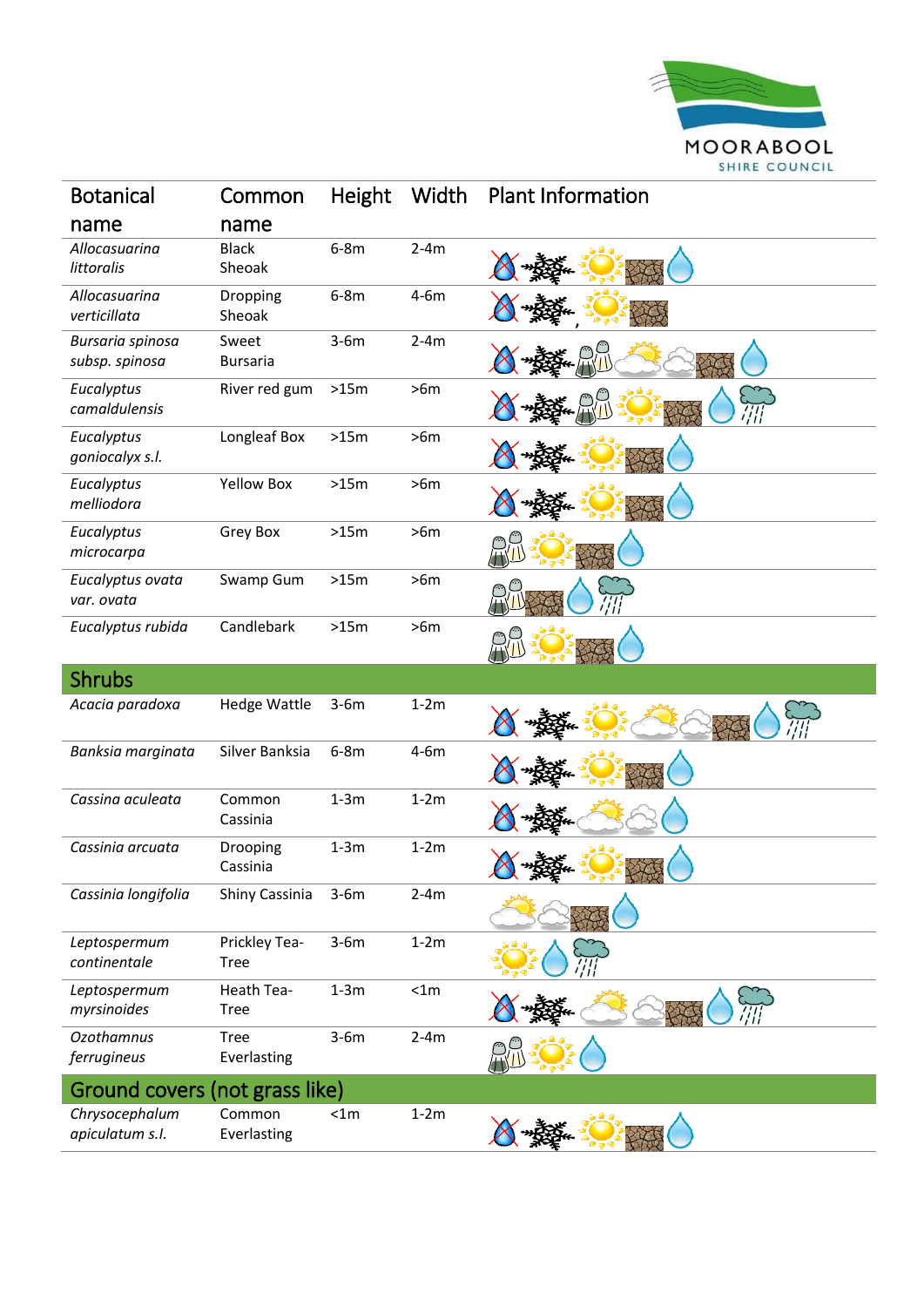

| <b>Botanical</b>                             | Common                              | Height | Width  | <b>Plant Information</b> |
|----------------------------------------------|-------------------------------------|--------|--------|--------------------------|
| name                                         | name                                |        |        |                          |
| <b>Grasses and Sedges</b>                    |                                     |        |        |                          |
| Austrodanthonia<br>caespitosa                | Common<br><b>Wallaby Grass</b>      | < 1m   | < 1m   |                          |
| Austrodanthonia<br>eriantha                  | Hill Wallaby-<br>grass              | < 1m   | < 1m   |                          |
| Austrodanthonia<br>geniculata                | Kneed<br>Wallaby-<br>Grass          | < 1m   | < 1m   |                          |
| Austrodanthonia<br>pilosa                    | Velvet<br>Wallaby grass             | < 1m   | < 1m   |                          |
| Austrodanthonia<br>racemosa var.<br>racemosa | Striped<br>Wallaby-<br>Grass        | < 1m   | < 1m   |                          |
| Austrodanthonia<br>setacea                   | <b>Bristly</b><br>Wallaby-<br>Grass | < 1m   | < 1m   |                          |
| Austrostipa mollis                           | Supple Spear-<br>grass              | < 1m   | < 1m   |                          |
| Austrostipa rudis                            | Veined Spear-<br>grass              | < 1m   | < 1m   |                          |
| Austrostipa Scabra                           | Rough Spear-<br>grass               | < 1m   | < 1m   |                          |
| Austrostipa<br>semibarbata                   | Fibrous<br>Spear-grass              | < 1m   | < 1m   |                          |
| Juncus pallidus                              | Pale Rush                           | $1-3m$ | < 1m   |                          |
| Juncus subsecundus                           | Finger Rush                         | < 1m   | < 1m   |                          |
| Lepidosperma<br>laterale                     | Variable<br>Sword-sedge             | <1m    | <1m    |                          |
| Lomandra longifolia                          | Spiny-headed<br>Matt-rush           | < 1m   | $1-2m$ |                          |
| Microlaena<br>stipoides var.<br>stipoides    | Weeping<br>Grass                    | < 1m   | < 1m   |                          |
| Poa morrisii                                 | Soft Tussock-<br>grass              | < 1m   | < 1m   |                          |
| Poa sieberiana                               | Grey Tussock-<br>grass              | < 1m   | < 1m   |                          |
| Themeda triandra                             | Kangaroo<br>Grass                   | < 1m   | < 1m   |                          |
|                                              |                                     |        |        |                          |